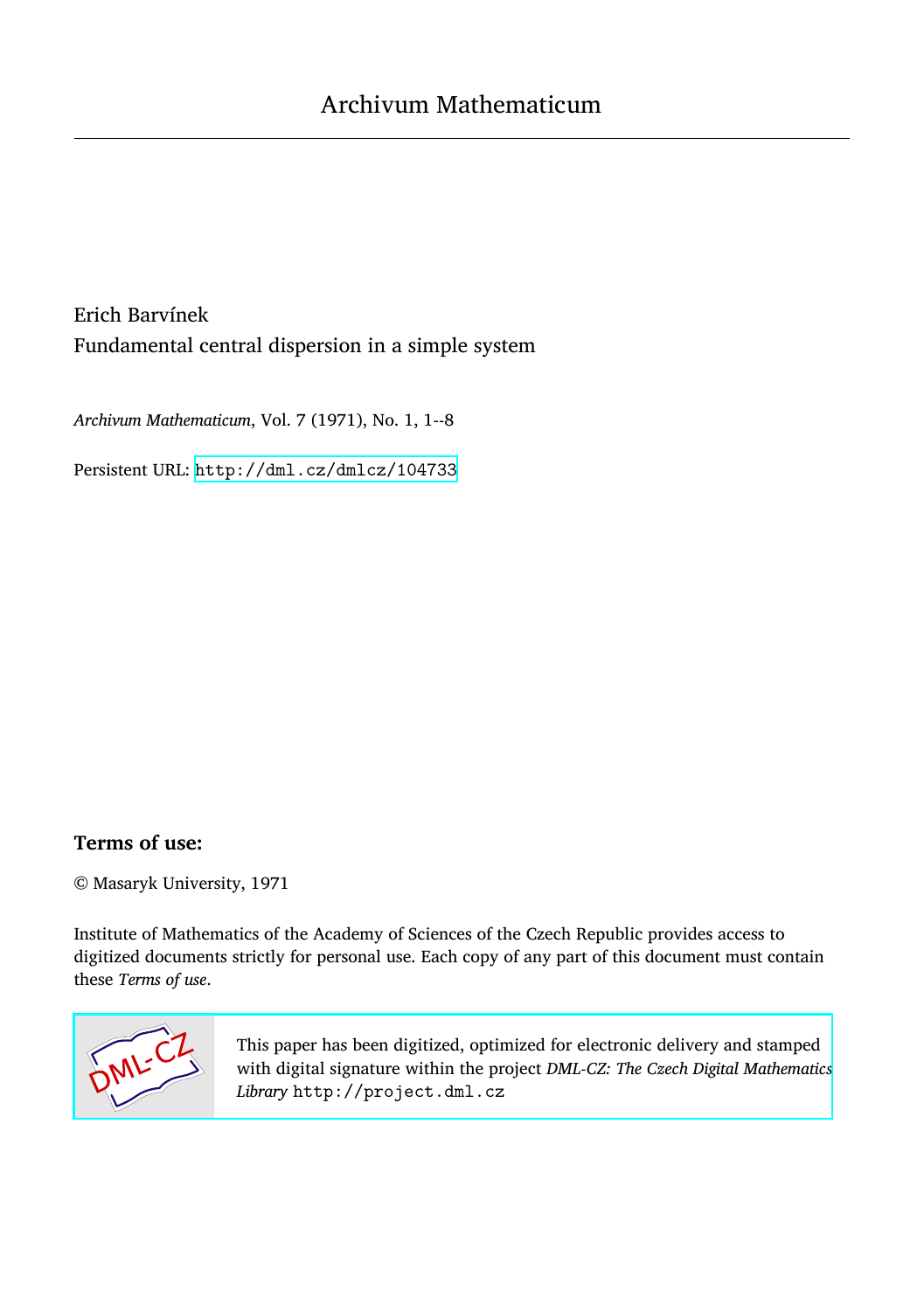**Scripta Fac. Sci. nat. UJEP Brunensis Arch. math. 1, VII: 1—8, 1971** 

# **FUNDAMEN**T**AL CENTRAL DISPE**R**SION IN A SIMPLE SYS**T**EM**

#### E. BARVINEK, Brno

#### (Received October 29th, 1970*)*

### 1. INTRODUCTION

The classical Borůvka's theory of dispersions is concerning especially the sets of all linear differential equations of the 2nd order

$$
(q) \t\t y'' = q(t)y
$$

where  $t \in \mathbb{R}$ , q:  $\mathbb{R} \to \mathbb{R}$  is a continuous function and the equation *(q)* is oscillatoric on both sides. In this introductory part we shall denote by the symbol *(q)* partly the equation  $y'' = q(t)$  y itself, and partly the set of all its solutions. An arbitrary ordered couple  $\langle u, v \rangle$  of its linearly independent solutions will be called a basis of the equation  $(q)$ . Every function q that is a coefficient of the differential equation  $(q)$ of the mentioned properties is called a carrier*.* 

It is the matter of transformation of solutions *Y* of the equation *(Q)* to solutions *Y*  of the equation  $\tilde{Q}$  of the form

$$
\tilde{Y} = \frac{Y(\alpha)}{\sqrt{|\alpha'|}},
$$

where  $\alpha : \mathbb{R} \to \mathbb{R}$  are suitable functions. It appears that  $\alpha$  has always a continuous derivative of the 3rd order, the lst derivative  $\neq$  0, there holds

 $\lim_{t\to\pm\infty} \alpha(t) = \pm \infty$  sgn  $\alpha'$  and moreover

$$
(\mathcal{Q},\tilde{\mathcal{Q}})\qquad \qquad -\{\alpha,t\}+\mathcal{Q}(\alpha)\,\alpha^{\prime 2}\alpha^{12}=\tilde{\mathcal{Q}}(t)\,,
$$

where  $\{\alpha, t\} = \frac{1}{2} \frac{\alpha'''}{\alpha'} - \frac{3}{4} \frac{\alpha''^2}{\alpha'^2} = -\sqrt{|\alpha'|} \left(\frac{1}{\sqrt{|\alpha'|}}\right)''$  is the Schwarz derivative.

By a symbol *(Q, Q)* we shall denote partly the mentioned differential equation itself, partly the set of all its solutions.

The set  $\mathfrak G$  of all functions  $\alpha : \mathbb{R} \to \mathbb{R}$  having the continuous 3rd derivative, the 1st derivative  $\neq 0$  and such that lim  $\alpha(t) = \pm \infty$  sgn  $\alpha'$  form a group with regard  $t\rightarrow \pm \infty$ to composition of functions. Each of such functions is called a phase and © is the group of all phases. It appears that  $\mathfrak{G} = \bigcup (q, Q)$  where q, Q range over, independently on each other, the set of all carriers. Subsets *(q, Q)* in © are called complexes and are

$$
(2) \t\t (q, Q)^{-1} = (Q, q),
$$

of the following properties

(3) 
$$
(q, \tilde{q})(\tilde{q}, Q) = (q, Q).
$$

1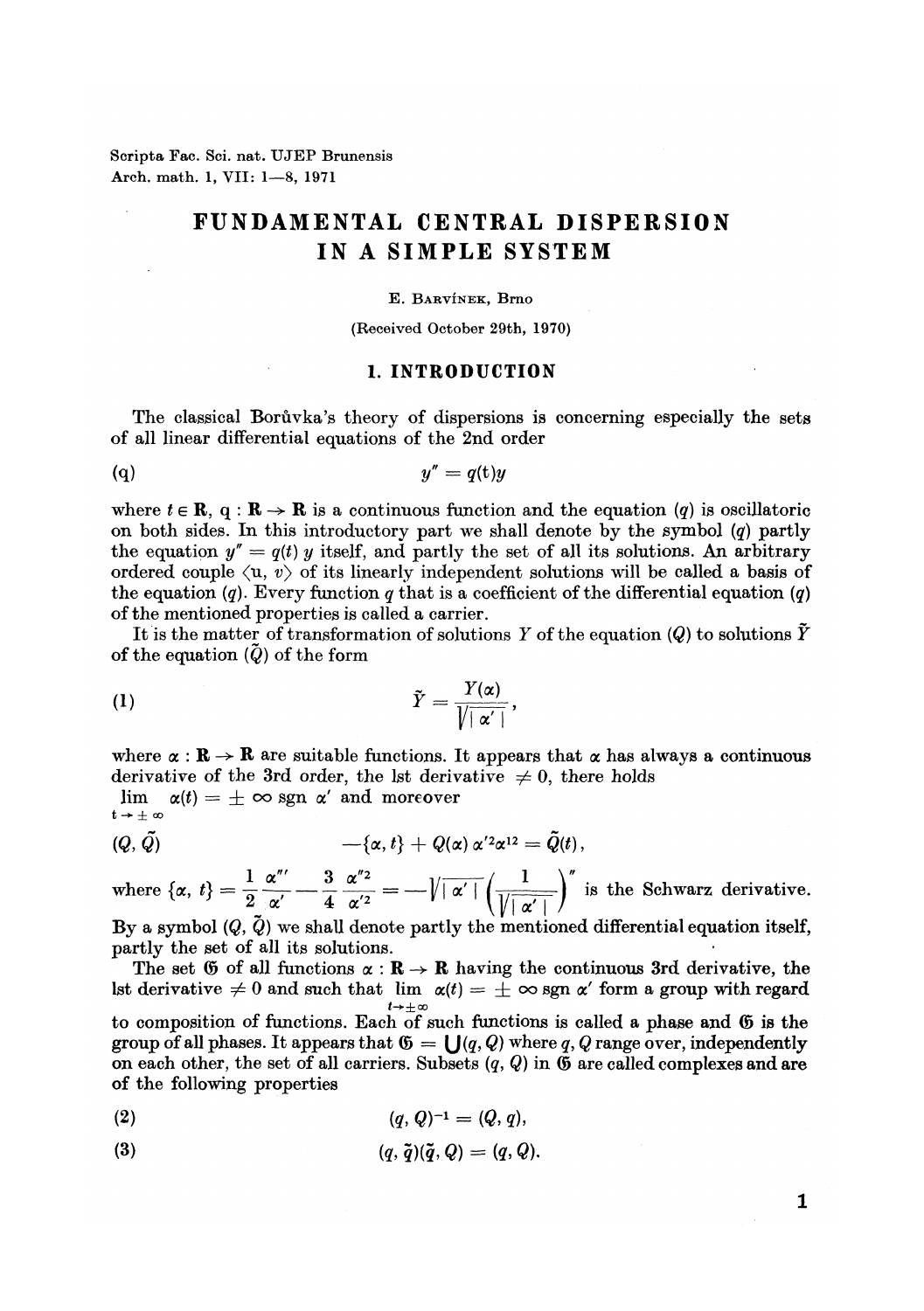From the relations (2), (3) it follows that  $(q, q)$  are subgroups in 6 and that for arbitrary  $A \in \mathfrak{G}$  there holds

$$
(4) \qquad \qquad (q, \tilde{q}) \mathbf{A} = (q, Q)
$$

iff  $A \in (\tilde{q}, Q)$ ,

since we have  $(q, \tilde{q}) \blacktriangle \subseteq (q, Q), (q, \tilde{q}) \subseteq (q, Q) \blacktriangle^{-1} \subseteq (q, \tilde{q})$  for  $\blacktriangle \in (\tilde{q}, Q)$ . On the contrary if (4) holds for some  $A \in \mathfrak{G}$ , then necessarily  $A \in (\tilde{q},Q)$  since there exist  $\alpha \in (q, \tilde{q}) \text{ and } \beta \in (q, Q) \text{ such that } \alpha \mathcal{A} = \beta \text{ and thus } \mathcal{A} = \alpha^{-1} \beta \in (\tilde{q}, q)(q, Q) = (\tilde{q}, Q).$ The phases  $\alpha \in (q, Q)$  are also called dispersions  $(q, Q)$ , for  $q = Q$  the dispersions

of the carrier q as well, or the dispersions of the differential equation  $(q, q)$ .

Choose a carrier  $q$  fixed. Then all other carriers  $Q$  can be determined by the formula

(5) 
$$
Q(t) = -\{\alpha, t\} + q(\alpha) \alpha'^2,
$$

where  $\alpha$  is let to range over 6. For  $Q \neq \tilde{Q}$  the complexes  $(q, Q)$  and  $(q, Q)$  are disjoint and there holds  $\bigcup (q, Q) \supseteq 6$  so that there exists a decomposition of the group  $\mathfrak{G} = \bigcup_{Q} (q, Q)$  to the complexes  $(q, Q)$ . Call  $\alpha \in (q, Q)$  by q-phase of the carrier  $Q$ . Since, according to (4), there holds (q, q)  $A = (q, Q)$  iff  $A \in (q, Q)$ , the mentioned decomposition of the group © to the classes of g-phases of carriers *Q* equals the decomposition  $\mathfrak{G}_r(q,q)$ . Of course,  $(q,q)$  is the element of the decomposition which contains the unit  $\iota$  of the group  $\mathfrak{G}$ .

For an arbitrary carrier Q the subgroup  $(Q, Q) = A^{-1}(q, q)$  A where  $A \in (q, Q)$ is an arbitrary q-phase of the carrier Q. Similarly it holds  $(Q, Q) = \mathbf{A}^{-1}(q, q)$  **A** for arbitrary  $\mathbf{A} \in (q, Q)$ ,  $\mathbf{\bar{A}} \in (q, \tilde{Q})$ .

The formula (1) represents a certain multiplication between elements *Y* of the space *(Q)* and dispersions  $\alpha$  of the equation *(Q,*  $\tilde{Q}$ *)* with values in the space  $(\tilde{Q})$ . It appears that for  $\alpha \in \mathfrak{G}$  there holds  $(Q)$   $\alpha \subseteq (Q)$  iff  $\alpha \in (Q, Q)$ . Since for  $\beta = \alpha^{-1}$  there holds  $Y = \frac{P(\mathcal{V})}{\sqrt{P(\mathcal{V})}}$ , we have an inclusion  $(\tilde{Q}) \beta \subseteq (Q)$  and thus  $(\tilde{Q}) \subseteq (Q) \alpha \subseteq (\tilde{Q})$ . So we get

(6) 
$$
(Q) \alpha = (\tilde{Q}) \text{ iff } \alpha \in (Q, \tilde{Q}).
$$

Hence there follows also the formula

$$
(6^*)\qquad \qquad (Q)(Q,\tilde{Q})=(\tilde{Q}).
$$

In the classical theory of dispersions there exists a significant carrier  $q = -1$ . The subgroup  $\mathfrak{F}=(-1, -1)$  is called fundamental, the elements  $\alpha \in (-1, Q)$  are called phases of the equation *(Q),* or phases of the carrier *Q.* The corresponding decomposition of the group  $\mathfrak G$  into the phases according to the carriers is then  $\mathfrak G$ /r $\mathfrak F$ .

The space  $(-1)$  of all solutions of the differential equation  $(-1)$  has a significant basis  $\langle \sin t, \cos t \rangle$ . For arbitrary  $\alpha \in (-1, Q)$  put  $U = \frac{\sin \alpha}{\sqrt{1 - \alpha^2}}$ ,  $V = \frac{\cos \alpha}{\sqrt{1 - \alpha^2}}$ .  $\sqrt{|\alpha'|}$   $\sqrt{|\alpha'|}$ Then  $\langle U, V \rangle$  is a basis of the space  $(Q)$  of all solutions of the differential equation *(Q).* We can see that for any  $\alpha \in (-1, Q)$  there exist bases  $\langle U, V \rangle$  of the equation *(Q) U*  such that there helds tg a  $V$   $\cdot$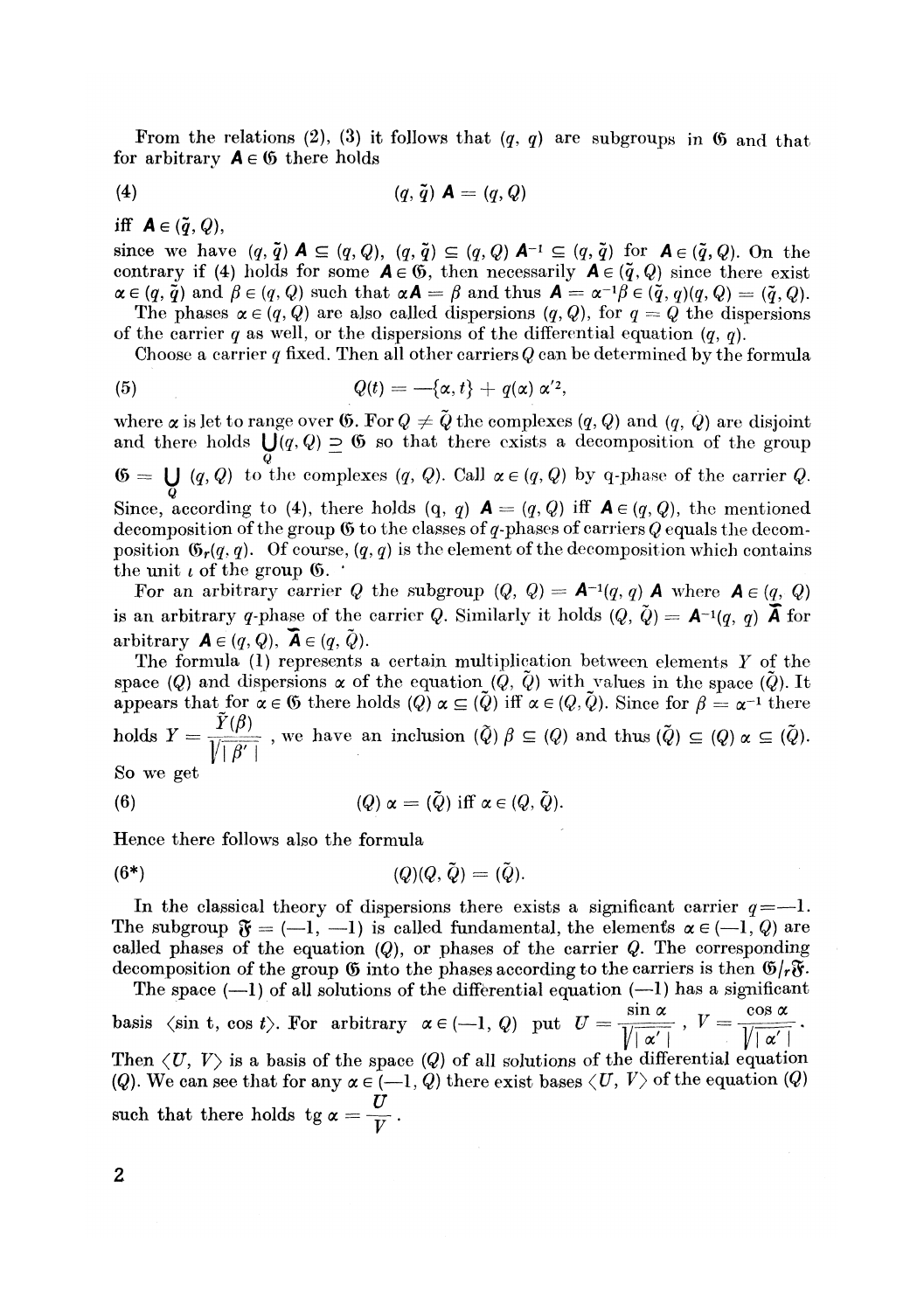It appears that, on the contrary as well, for any basis  $\langle U, V \rangle$  of the space  $\langle Q \rangle$ there exist phases  $\alpha \in (-1, Q)$  fulfilling the equation tg  $\alpha = \frac{U}{V}$ . All these phases are then called phases of the equation *(Q)*, corresponding to the basis  $\langle U, V \rangle$ . If  $\alpha$ is one of them, then they are all  $\alpha + \nu \pi$  where  $\nu \in \mathbb{Z}$  (**Z** is the set of all integers).

All bases  $\langle U_2, V_2 \rangle$  of the space (Q) consist of all linearly independent linear combinations of arbitrarily fixed chosen linearly independent solutions  $\langle U_1, V_1 \rangle$ of the equation *(Q).* 

Hence we have that all phases  $A_2 \in (-1, Q)$  are characterized by the relation tg  $A_2 = h$  tg  $A_1$  where h ranges over all real homographies and  $A_1$  is arbitrarily fixed chosen phase corresponding to the basis  $\langle U_1, V_1 \rangle$ .

The relation  $A_2 \sim A_1$  defined by tg  $A_2 = h$  tg  $A_1$  where h is a real homography, is an equivalence on the group  $\mathfrak G$  and the corresponding decomposition is just  $\mathfrak G/\mathfrak F$ .

The set of all phases  $\alpha \in \mathfrak{G}$ , for which tg  $\alpha = \text{tg } t$  holds, is  $\alpha(t) = t + \nu \pi$  where  $\nu \in \mathbb{Z}$ , and thus forms an infinite cyclic subgroup  $\mathcal{S}$  with the generator  $\varepsilon(t) = t + \pi$ which is called the fundamental central dispersion of the carrier  $-1$ . The second generator is  $\varepsilon^{-1}(t) = t - \pi$ .

Note that the phases of the equation (—1) are identical with the dispersions of the equation  $(-1, -1)$ . Further, the group  $\mathfrak G$  is decomposed into the class  $\mathfrak P$  of increasing phases and the class  $\mathfrak{e}\mathfrak{P}$  of decreasing phases. The subgroup  $\mathfrak{P}$  has the index 2 in ©.

1.1. Theorem. The infinite cyclic group  $\mathfrak{Z}$  is the centre of the subgroup  $\mathfrak{P} \cap \mathfrak{F}$ *whereas the centre of the fundamental subgroup is trivial.* 

**Proof.** I. We are going to prove that  $\alpha \in \epsilon \alpha$  for arbitrary  $\alpha \in \mathfrak{P} \cap \mathfrak{F}$ . By this will be ascertained that 3 is a part of the centre of the group  $\mathfrak{P} \cap \mathfrak{F}$ .

For arbitrary constants  $k, l \in \mathbb{R}$  there exist constants  $\bar{k}, \bar{l} \in \mathbb{R}$  — and vice versa such that the general solution of the equation  $(-1)$ , i.e.  $Y(x) = k \sin (x + 1)$  according to (1) is mapped on  $\tilde{Y}$  where

(7) 
$$
\tilde{Y}(x) = \frac{k}{\sqrt{|\alpha'(x)|}} \sin((\alpha(x) + 1)) = \tilde{k} \sin(x + \tilde{1}).
$$

Take  $t \in \mathbb{R}$  fixed. The function  $\alpha$  is increasing and maps the interval [t,  $\varepsilon(t)$ ] on the interval  $[\alpha(t), \alpha\varepsilon(t)]$ . Choose the constants k,  $l \in \mathbb{R}$  such that  $\tilde{Y}(t) = 0$ . It is sufficient to choose  $l \in (\mathbf{Z}\pi - \alpha(t))$ . According to (7) the function  $\tilde{Y}$  in the interval  $[t, t + \pi]$  has the unique root in number t. According to (7), the first root of the function  $\tilde{Y}$  on the right after t is  $\alpha(t) + \pi = \varepsilon \alpha(t)$ , but this must not be in the interval  $[\alpha(t), \alpha\varepsilon(t)]$  so that it fulfils  $\alpha\varepsilon(t) \leq \alpha(t) + \pi$ . Thus we have  $\alpha\varepsilon(t) \leq \varepsilon\alpha(t)$  for all  $\in \mathbf{R}$ .

The function  $\alpha$  maps the basis  $\langle \sin t, \cos t \rangle$  on the basis which, according to (7), has for suitable constants a, b, c,  $d \in \mathbf{R}$  the expression  $\frac{\mu}{\mu} = a \sin (t + b)$ , *.* Vi«' i  $\frac{\partial G(x, \alpha)}{\partial |\alpha'|} = c \sin (t + d).$  Hence we get  $\frac{\partial G(x, \alpha)}{\partial |\alpha'(e)|} = \frac{\partial G(x, \alpha)}{\partial |\alpha'(e)|} = \frac{\partial G(x, \alpha)}{\partial |\alpha'(e)|} = \frac{\partial G(x, \alpha)}{\partial |\alpha'(e)|}$ so that tg  $\alpha \varepsilon =$  tg  $\varepsilon \alpha$  and thus  $\alpha \varepsilon = \varepsilon \alpha + \mu \pi$  where  $\mu \in \mathbb{Z}$ . By differentiation we get  $\alpha'(e) = \alpha'$  so that there even hold the formulas  $\sin \alpha e = \sin e \alpha$ ,  $\cos \alpha e = \cos e \alpha$ and thus  $\alpha \varepsilon = \varepsilon \alpha + 2\nu \pi$  where  $\nu \in \mathbb{Z}$ . Nevertheless, for further considerations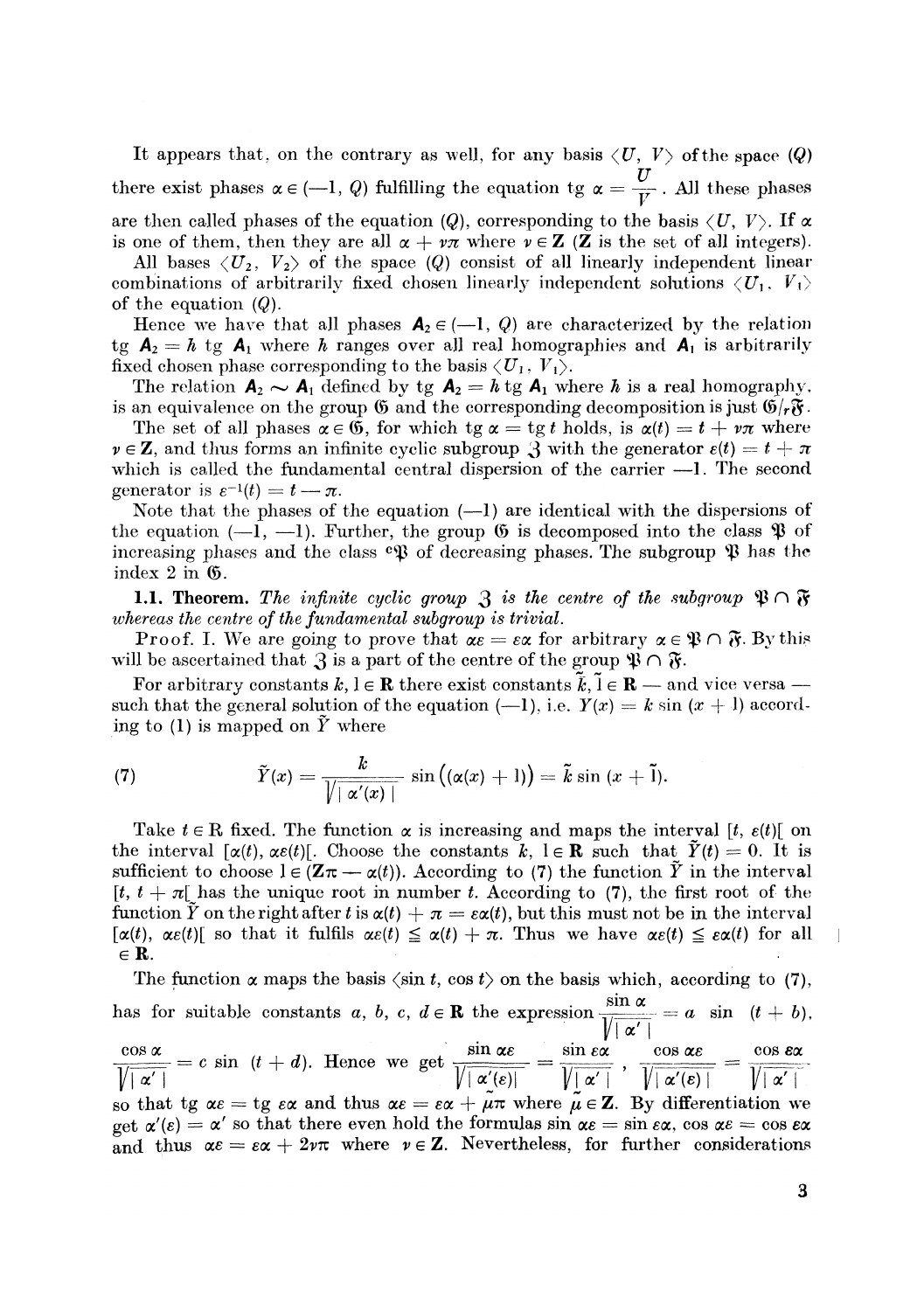the relation  $\alpha \varepsilon = \alpha + \mu \pi$  where  $\mu \in \mathbb{Z}$  will be sufficient enough. Since  $\alpha$  is increasing and  $\varepsilon(t) = t + \pi > t$ , we have  $\alpha \varepsilon - \alpha > 0$  and thus  $\mu > 0$ .

Altogether we have  $\alpha \varepsilon = \alpha + \mu \pi$  where  $0 < \mu \leq 1$  and thus there holds  $\alpha \varepsilon =$  $= \alpha + \pi = \varepsilon \alpha$ .

II. We shall prove on the contrary that an arbitrary element  $\gamma$  of the centre of  $\mathfrak{P} \cap \mathfrak{F}$ , resp.  $\mathfrak{F}$ , belongs to 3. With regard to I, this will prove 3 to be the centre of  $\mathfrak{P} \cap \mathfrak{F}$  and the centre of  $\mathfrak{\bar{F}}$  to be a subgroup of  $\mathfrak 3$ 

For any  $\alpha \in \mathfrak{P} \cap \mathfrak{F}$ , resp.  $\alpha \in \mathfrak{F}$ , there holds  $\alpha y = \gamma \alpha$ . Since  $\gamma$ ,  $\alpha \in \mathfrak{F}$ , real homographies H, h exist such that tg  $\gamma = H$  tg t, tg  $\alpha = h$  tg t. Then there holds  $hH =$  $= Hh$  for all real homographies h, and thus H is the identity in **R**. Then we have *tg*  $\gamma = \text{tg } t$  and consequently  $\gamma \in \mathcal{R}$ .

III. We shall prove that for an arbitrary  $\alpha \in \mathfrak{P} \cap \mathfrak{F}$  there holds  $\alpha \varepsilon = \varepsilon^{-1} \alpha$ . Consequently for arbitrary  $\gamma \in \mathcal{S}$  and arbitrary  $\alpha \in \mathfrak{B} \cap \mathfrak{F}$  there holds  $\alpha \gamma = \gamma^{-1} \varepsilon$ .

Choose  $t \in \mathbb{R}$  fixed. The function  $\alpha$  is decreasing and maps the interval  $[t, \varepsilon(t)]$ on the interval  $\alpha e(t)$ ,  $\alpha(t)$ . Choose constants  $k, \, l \in \mathbb{R}$  such that  $\tilde{Y}(t) = 0$ , see I. According to (7),  $\tilde{Y}$  in the interval [t,  $t + \pi$ ] has the unique root t. According to (7) the immediately preceding root of  $\tilde{Y}$  before t is  $\alpha(t) - \pi = \varepsilon^{-1} \alpha(t)$  and because it cannot be in the interval  $\alpha(t)$ ,  $\alpha(t)$  it fulfils the inequality  $\alpha(t) - \pi \leq \alpha \varepsilon(t)$ . Thus we have  $\varepsilon^{-1} \alpha(t) \leq \alpha \varepsilon(t)$  for all  $t \in \mathbf{R}$ .

In the same way as in I, we get  $\alpha \varepsilon = \alpha + \mu \pi$  where  $\mu \in \mathbb{Z}$ . Since  $\alpha$  is decreasing and  $\varepsilon(t) > t$ , we have  $\alpha \varepsilon - \alpha < 0$  and consequently  $-\pi \leq \alpha \varepsilon(t) - \alpha(t) = \mu \pi < 0$ so that  $\mu = -1$ . Thus we have  $\alpha \varepsilon(t) = \alpha(t) - \pi = \varepsilon^{-1} \alpha(t)$  for all  $t \in \mathbb{R}$ .

IV. We shall prove the centre of the subgroup  $\mathfrak{F}$  to be trivial. Let  $\gamma$  be an arbitrary element of the centre of  $\mathfrak F$ . According to II. there is  $\gamma \in \mathfrak Z$ . For all  $\beta \in \mathfrak P\mathfrak V \cap \mathfrak F$  there hold at the same time  $\beta \gamma = \gamma \beta$  and  $\beta \gamma = \gamma^{-1} \beta$  and thus  $\gamma = \gamma^{-1}$  or  $\gamma^2 = \iota$ . But  $\gamma = \varepsilon^{\nu}$  for suitable  $\nu \in \mathbb{Z}$ . Because of  $\hat{\beta}$  being an infinite cyclic group,  $\varepsilon^{2\nu} = \iota$  is possible only for  $\nu = 0$ , and consequently  $\nu = \iota$ .

Note that for arbitrary  $v \in \mathbb{Z}$  and arbitrary  $y \in (-1)$  the dispersion  $\varepsilon^v \in \mathbb{S}$  transforms, according to (1), the solution y to  $(-1)^y$  y. Other dispersions  $\gamma \in (-1, -1)$  $\sin \gamma$   $\cos \gamma$ are not of this property because if  $\frac{\sqrt{|\gamma'|}}{\sqrt{|\gamma'|}}$  =  $\pm$  sm  $\iota$ ,  $\frac{\sqrt{|\gamma'|}}{\sqrt{|\gamma'|}}$  =  $\pm$  cos  $\iota$  with the  $\text{efore } \gamma \in \mathcal{S}.$ 

For an arbitrary carrier  $q$  the group  $(q, q)$  consists of dispersions of the equation

q). For an arbitrary phase  $\alpha \in (-1, q)$  the conjugate subgroup  $\alpha^{-1} \mathfrak{Z} \alpha = \mathfrak{Z}_q$  is the centre of  $\mathfrak{P} \cap (q, q) = \alpha^{-1}(\mathfrak{P} \cap \mathfrak{F})$  a and consists just of all central dispersions of the equation  $(q, q)$ . The centre  $\mathfrak{Z}_q$  is then an infinite cyclic group. Its generator  $\varphi > \iota$  is called the fundamental central dispersion of the carrier  $\tilde{q}$ . We can write  $\mathfrak{Z}_q = {\{\varphi^v\}}_{v \in \mathbf{Z}}$ .

Central dispersions  $\gamma \in \mathfrak{Z}_q$  are characterized by the fact that, in the sense of formula. (1), they transform solutions  $y \in (q)$  on  $\pm y$ , where the sign does not depend on y and equals to  $(-1)^{y}$  for  $y = \varphi^{y}$ . Even if some  $y \in (q, q)$  transforms all  $y \in (q)$  to  $+y$ without any supposition about the sign, then the sign is necessarily independent on y and thus  $\gamma \in \mathfrak{Z}_q$ . The solutions  $y \in (q)$  are namely infinitely many, whereas the sings being only two. Therefore two linearly independent solutions  $u, v \in (q)$ necessarily exist transforming with the same sign. Then for phases  $\alpha$  of the basis  $\langle u, v \rangle$  there holds tg  $\alpha \gamma =$  tg  $\alpha$  and accordingly  $\alpha \gamma = \varepsilon^{\nu} \alpha$  for a suitable  $\nu \in \mathbb{Z}$  or  $\gamma = \alpha^{-1} \varepsilon^{\nu} \alpha = \varphi^{\nu} \in \mathfrak{Z}_q.$ 

An important role in An important role in the theory of dispersions is played by the so-called Abelian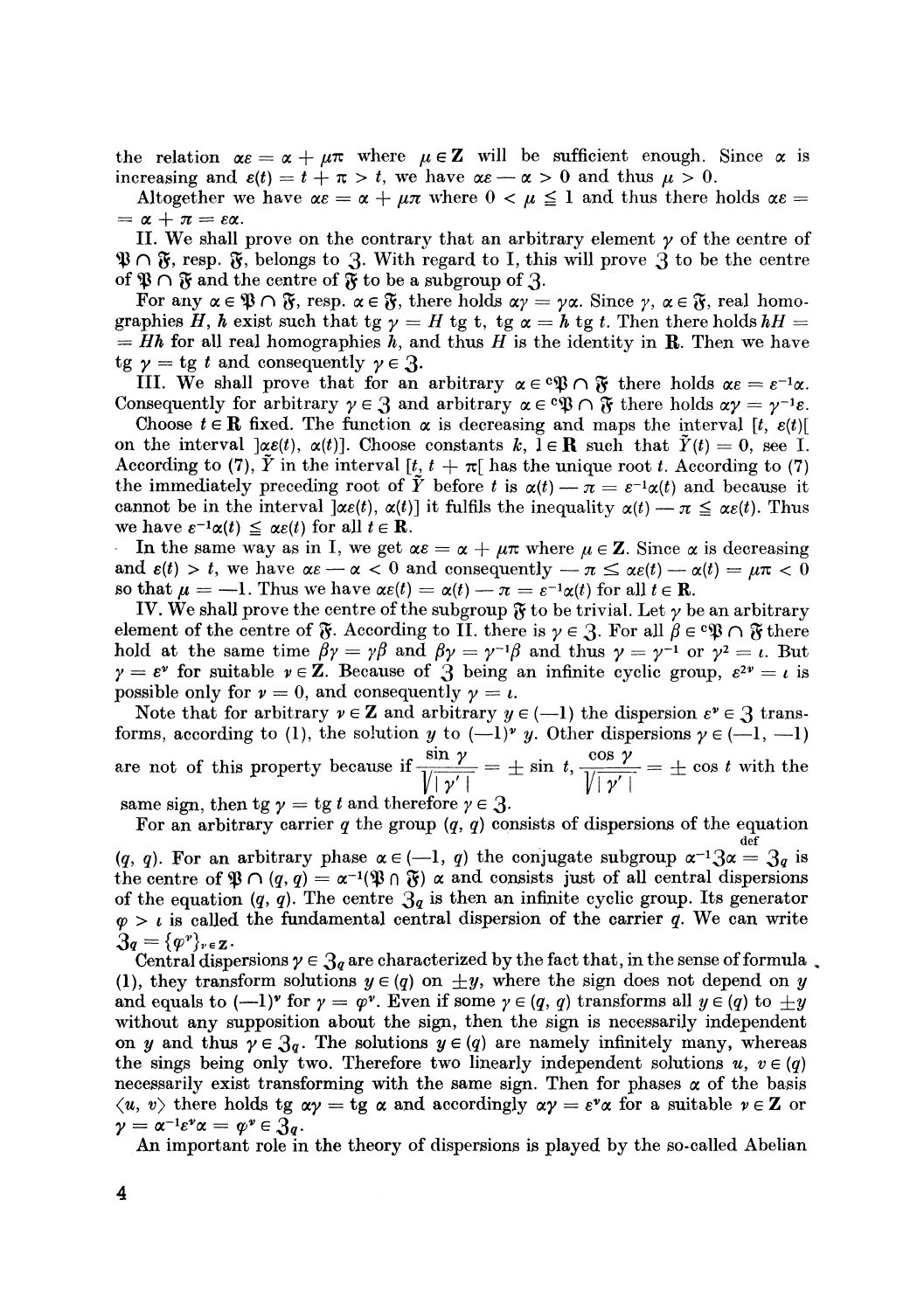relations. For the fundamental central dispesion  $\varepsilon$  of the carrier  $-1$ , for the fundamental central dispersion  $\varphi$  of the carrier q and for any phase  $\alpha \in (-1, q)$  there holds

$$
\alpha \varphi = \varepsilon^{\pm 1} \alpha
$$

with the sign  $\pm$  according to the fact if  $\alpha \in \mathfrak{P}$  or  $\alpha \in \mathfrak{P}$ . In the consequence of (8) there holds  $\alpha \varphi^r = \varepsilon^{\pm r} \alpha$  for any  $v \in \mathbf{Z}$ .

From the Abelian relations the mentioned relation  $\alpha \varepsilon^v = \varepsilon^{\pm v} \alpha$  already follows for  $\alpha \in (-1, -1)$  with the sign  $\pm$  according to the fact if  $\alpha \in \mathfrak{P}$  or  $\alpha \in \mathfrak{P}$ . By means of the automorphism  $x \to \beta^{-1} x \beta$  of the group  $\beta$  for  $\beta \in (-1, Q)$  the mentioned relation will be transferred to  $(Q, Q)$ . For arbitrary  $A \in (Q, Q)$  and the fundamental central dispersion  $\Phi \in \mathfrak{Z}_Q$  there holds  $\mathsf{A}\varPhi^v = \varPhi^{\pm v}\mathsf{A}$  with the sign  $\pm$  according to that if  $A \in \mathfrak{B}$  or  $A \in \mathfrak{C} \mathfrak{P}$ .

The differential equation  $(Q, \dot{Q})$  is equivalent with two differential equations

$$
\langle Q, \tilde{Q} \rangle^+ \qquad \qquad \mathcal{V}\overline{\alpha'} \left( \frac{1}{\sqrt{\alpha'}} \right)^{\prime\prime} + Q(\alpha) \alpha'^2 = \tilde{Q}(t),
$$

$$
(Q, \tilde{Q})^{-} \qquad \qquad \sqrt{-\alpha'}\left(\frac{1}{\sqrt{-\alpha'}}\right)^{''}=Q(\alpha) \alpha'^{2}+\check{Q}(t).
$$

All solutions of  $(Q,\tilde{Q})^+$ , in case if  $Q,\tilde{Q}$  range over all carriers, form the subgroup  $\mathfrak P$ of increasing phases, whereas the solutions of  $(Q, Q)$ <sup>-</sup> form the coset  $\epsilon \mathfrak{P}$  of decreasing phases.

If we consider onl*y* the increasing phases, we get a simplified modification of the theor*y* of dispersions which, however, preserves on principle the main transformation properties of the original theory and is used in favour with man*y* authors.

The basis of the abstract theor*y* of dispersions will be an arbitrar*y* abstract group  $\mathfrak G$  (with the unit  $\iota$ ) the elements of which will be called phases. In this group a subgroup 5, called the fundamental subgroup, will be given. Similarl*y* as in the classical theory it will be a matter of the decomposition  $\mathfrak{G}/r\mathfrak{F}$ . To each class  $\mathfrak{F}\alpha, \alpha \in \mathfrak{G}$  a s*y*mbol *q,* the so-called carrier, is assigned in such a wa*y* that the correspondence between classes  $\mathfrak{F}\alpha$ ,  $\alpha \in \mathfrak{G}$  and carriers q may be one-to-one. The carrier that is assigned to the subgroup  $\mathfrak{F}$  will be denoted by e. We introduce the denotation:  $\mathfrak{F}\alpha = (e, q)$  iff  $\alpha \in (e, q)$ . The elements  $\alpha \in (e, q)$  will be called the phases of the carrier *q.* For every ordered couple  $\langle q, Q \rangle$  of the carriers we denote by the symbol  $(q, Q)$ the complex  $\alpha^{-1}\mathfrak{F}\mathbf{A}$  where  $\alpha \in (e, q)$ ,  $\mathbf{A} \in (e, Q)$ . There evidently holds  $(q, Q) = \alpha^{-1}\mathfrak{F}\mathbf{A}$ independently on the choice of  $\alpha$  in (e, q) and **A** in (e, Q). Specially,  $\mathfrak{F} = (e, e)$  and the subgroup  $(q, q) = \alpha^{-1}\mathfrak{F}\alpha$  is conjugate with  $\mathfrak{F}$  by means of elements  $\alpha \in (\varepsilon, q)$ . The elements  $\alpha \in (q, Q)$  are called dispersions  $(q, Q)$ , when  $q = Q$  also dispersions of the carrier q. Specially  $\alpha \in \mathfrak{F}$  are both phases and dispersions of the carrier e at the same time. Evidently every complex  $\alpha^{-1}\mathfrak{F}\mathbf{A}, \alpha$ ,  $\mathbf{A} \in \mathfrak{G}$  is of the form  $(q, Q)$  for suitale carriers q, Q, where  $\alpha \in (e, q)$ ,  $A \in (e, Q)$ .

2. System <©>. Following the classical theor*y* we investigate an abstract modification which corresponds to the classical modification with onl*y* increasing phases*.* 

**2.1. Definition.** Let G be an arbitrary group. Let  $A \subseteq G$ ,  $A \neq \emptyset$  be an arbitrary *subset. By the symbol <sup>n</sup>A we shall denote the normalizator, by <sup>Z</sup>A the centralizator, by*  <sup>*i*</sup>A the invertor, and by  $^{\frac{1}{2}}A$  the centre of subset A in the group  $\mathfrak{G}$ .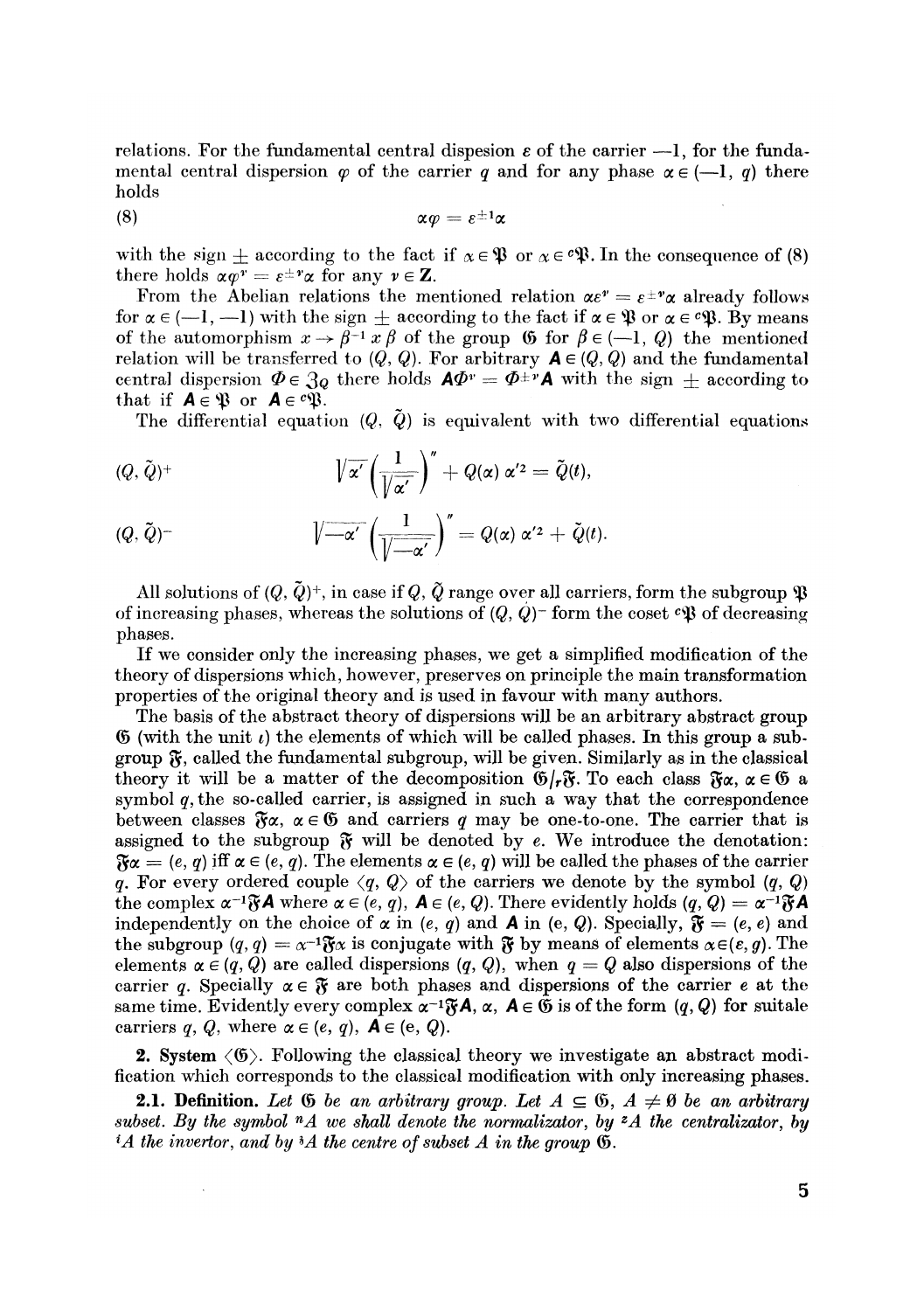**2.2. Definition.** By the system  $\langle \mathfrak{G} \rangle$  we shall call an arbitrary group  $\mathfrak{G}$  (with the *unit i), where a so-called fundamental subgroup*  $\mathfrak{F}$  *is given, the centre*  $\mathfrak{F}$  *of which is an infinite cuclic group (with a generator*  $\varepsilon$ *).* 

**2.3. Lemma.** For an arbitrary infinite cyclic group  $\mathfrak{C} \subseteq \mathfrak{G}$  there holds  $\mathfrak{n} \mathfrak{C} =$ 

Proof. The Theorem was introduced by O. BORUVKA, see [4], and follows from the fact that the infinite cyclic group has with one generator  $\gamma$  still just one generator  $\gamma^{-1}$  more, and that for  $x \in \mathfrak{G}$  fixed the restriction of the automorphism  $\alpha \to x^{-1} \alpha x$  of the group  $\mathfrak G$  to the infinite cyclic subgroup  $\mathfrak C$  transforms  $\mathfrak C$  to an infinite cyclic subgroup  $\mathfrak C$  iff it transforms some genrator of  $\mathfrak C$  to some generator of  $\mathfrak C$ . The disjunctivity of summands follows from the absence of mvolutory elements, i.e.  $\gamma \neq i$  such that  $\gamma^2 = i$ , in an infinite cyclic group.

**2.4. Lemma.** There hold inclusions  $\mathfrak{F} \subseteq {}^{z_{3}}\mathfrak{F} \subseteq {}^{n_{3}}\mathfrak{F}$ 

**2.5. Lemma.** For  $\alpha$ ,  $\beta \in \mathfrak{G}$  there holds  $\alpha^{-1}\varepsilon\alpha = \beta^{-1}\varepsilon\beta$  iff  $\beta\alpha^{-1} \in \mathbb{Z}^3 \mathfrak{F}$ .

**2.6. Lemma.** For  $\alpha$ ,  $\beta \in \mathfrak{G}$  there holds  $\alpha^{-1}\delta\mathfrak{F}\alpha = \beta^{-1}\delta\mathfrak{F}\beta$  iff  $\beta\alpha^{-1} \in \mathfrak{m}\delta\mathfrak{F}$ .

**2.7. Theorem.** For an arbitrary carrier  $q$  the centre  $\partial(q, q)$  of the subgroup  $(q, q)$ *is an infinite cyclic group. For all*  $\alpha \in (e, q)$  there holds  $\mathcal{E}(q, q) = \alpha^{-1} \delta \mathbf{\widetilde{y}} \alpha$ . One of its *generators is*  $\alpha^{-1} \epsilon \alpha$  *independently on the choice of*  $\alpha$  *in* (*e, q*).

**Proof.** Let  $\alpha \in (e, q)$ . Put  $y = \alpha^{-1}x\alpha$ ,  $\gamma = \alpha^{-1}\beta\alpha$ . Then  $\gamma \in \mathcal{E}(q, q) \equiv y\gamma = \gamma y$ for any  $y \in (q, q) \equiv \alpha^{-1}x\beta\alpha = \alpha^{-1}\beta x\alpha$  for any  $x \in \mathfrak{F} \equiv \beta \in \mathfrak{F}.$  By that it is proved that  $^{3}(q, q) = \alpha^{-1} \mathfrak{F} \alpha$ . Evidently  $^{3}(q, q)$  is an infinite cyclic group with a generator  $\alpha^{-1}\epsilon\alpha$  which is the same for any  $\alpha \in (e, q)$  according to 2.5. and 2.4.

**2.8. Definition.** For every carrier q put  $\varphi_q = \beta^{-1} \varepsilon \beta$  where  $\beta \in (e, q)$ . Iff for any  $\alpha \in \mathfrak{G}$  there holds  $\{q, \delta(q, q) = \alpha^{-1} \delta \mathfrak{F} \alpha\} = \{q, \varphi_q = \alpha^{-1} \varepsilon \alpha\},\, we\, shall\, call\, \varphi_q\, the\, funda-1\}$ *mental central dispersion of the carrier q, and*  $\langle \mathfrak{G} \rangle$  will be called a system with funda*mental central dispersions.* 

**2.9. Remark.** In a system  $\langle \mathfrak{G} \rangle$  with fundamental central dispersions the same centres *have the same fundamental central dispersion ivithout regard to which carriers they belong.* 

**2.10. Theorem.** If  $\varphi$  is a fundamental central dispersion, then  $\varphi^{-1}$  is not a funda*mental central dispersion for any carrier.* 

**Proof.** If  $\varphi^{-1} = \alpha^{-1} \varepsilon \alpha$  for some  $\alpha \in (e, q)$ , then  $\varphi^{-1} \in \delta(q, q)$  and also  $\varphi \in \delta(q, q)$ where  $\varphi = \alpha^{-1} \varepsilon \alpha$ . Hence  $\varphi^{-1} = \alpha^{-1} \varepsilon^{-1} \alpha$  and thus  $\varepsilon^{-1} = \varepsilon$  which is a contradiction.

**2.11. Theorem.** If for one  $\alpha \in \mathfrak{G}$  there is  $\{q, \delta(q, q) = \alpha^{-1} \delta \mathfrak{F} \alpha\} = \{q, \varphi_q = \alpha^{-1} \epsilon \alpha\}$ . *then*  $i\delta\mathfrak{F} = \emptyset$ .

Proof. Put  $N = \{q, \delta(q, q) = \alpha^{-1\delta} \mathfrak{F}\alpha\}$  and suppose that also  $N = \{q, \varphi_q = \alpha^{-1}\varepsilon\alpha\}$ . First of all it holds that  $\bigcup_{n=1}^{\infty} (e, q) = {n \mathfrak{F}} \times \mathfrak{g}$  because  $\beta \in {n \mathfrak{F}} \times \mathfrak{g}$   $\alpha \equiv \beta \alpha^{-1} \in {n \mathfrak{F}} \equiv 0$ *QeN*   $P_{\rm eff} = \frac{p}{\sqrt{6}}$   $P_{\rm eff} = \frac{p}{\sqrt{6}}$  (e.g) for  $q = 1$ , Let  $\gamma = \frac{p}{\sqrt{6}}$ . Put  $p = \frac{p}{\sqrt{6}}$  so that  $p = \frac{p}{\sqrt{6}}$  $e^{i\theta}$  ( $e^{i\theta}$ ) and thus  $\rho^{-1}e\rho = \alpha^{-1}e\alpha$ , or  $\gamma = \rho\alpha^{-1}e^{-i\theta}$  . Then  $m\gamma$   $\gamma = \alpha$ and consequently  $i\delta \mathfrak{F} = \emptyset$ .

**2.12. Theorem.** If  $i\mathfrak{F} = \mathfrak{G}$ , then  $\langle \mathfrak{G} \rangle$  is asystem with fundamental central dispersions.  $2.12.12 \times 10^{-10}$   $\frac{10^{-10}}{2}$  is  $\frac{1000 \times 10^{10}}{2}$  is  $\frac{1000 \times 10^{10}}{2}$  for  $\frac{1000 \times 10^{10}}{2}$  for  $\frac{1000 \times 10^{10}}{2}$  for  $\frac{1000 \times 10^{10}}{2}$  for  $\frac{1000 \times 10^{10}}{2}$  for  $\frac{1000 \times 10^{10}}{2}$  for  $\frac$  $\mathbf{F}$  = 0, then  $\mathbf{F}$  =  $\mathbf{F}$  and for any  $\mathbf{a} \in \mathbf{v}$  direct holds  $\{q, \gamma(q, q) = \mathbf{v}^{-1}(\mathbf{a}, \mathbf{a}) = \mathbf{a} \cdot \mathbf{a} \cdot \mathbf{a} = \mathbf{v}^{-1}(\mathbf{a})\}$  $=\alpha^{-1}\delta\mathfrak{F}\alpha\} = \{q, \varphi_q = \alpha^{-1}\varepsilon\alpha\}.$ 

**2.13. Corollary.** A necessary and sufficient condition for  $\langle \mathfrak{G} \rangle$  to be a system with *fundamental central dispersions is that*  $i\delta \mathbf{\tilde{y}} = \emptyset$ .

**2.14. Theorem.** Let  $i\mathfrak{F} = \emptyset$ . Then for any carrier q, an arbitrary phase  $\beta \in (e, q)$  and both fundamental central dispersions  $\varphi \in {}^{\mathfrak{z}}(q, q),$   $\varepsilon \in {}^{\mathfrak{z}}\mathfrak{F}$  fulfil the Abelian relation  $\beta \varphi =$  $=\varepsilon\beta$ .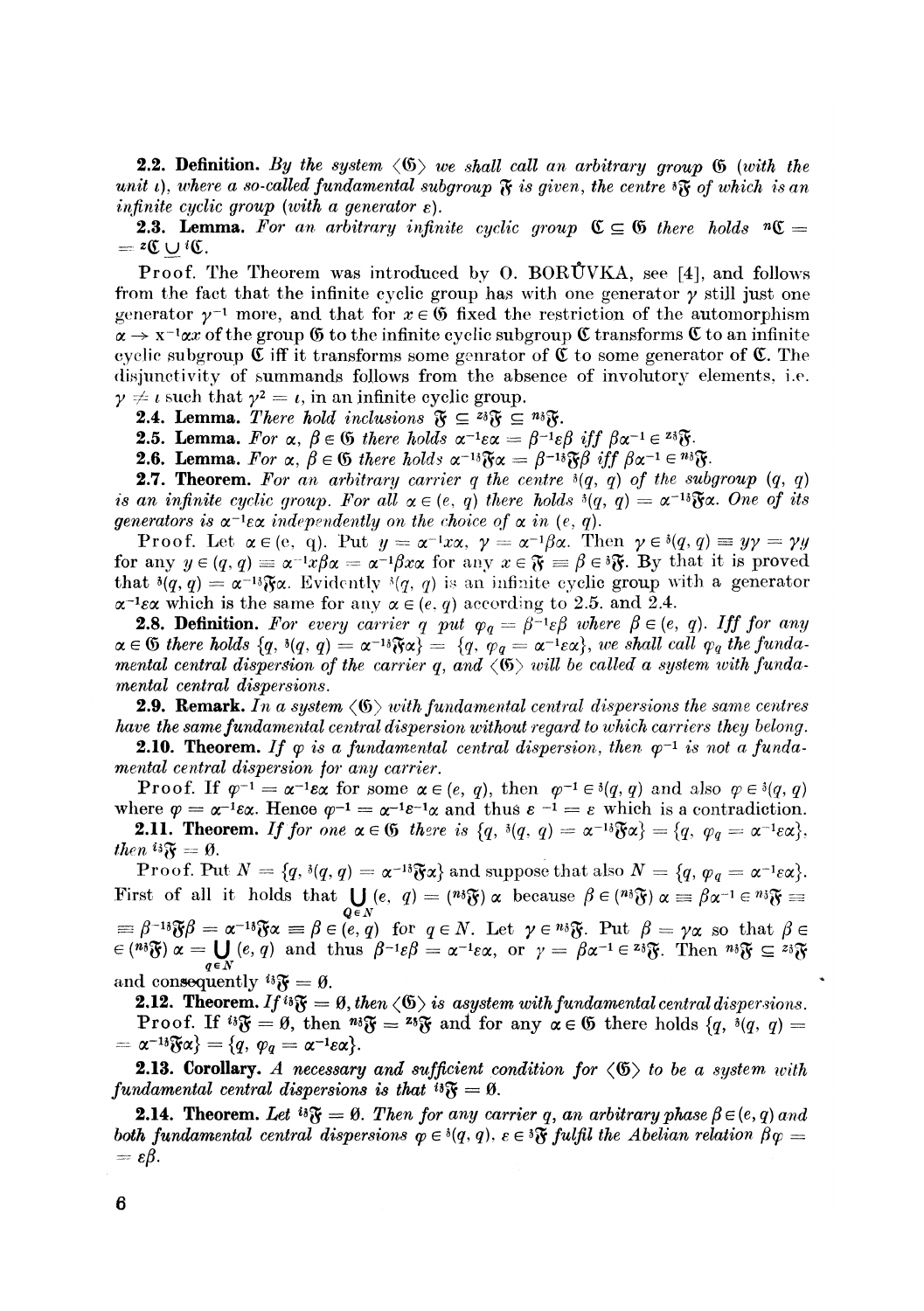Proof. The fundamental central dispersion is, by means of arbitrary  $\beta \in (e, q)$ , defined by the formula  $\varphi = \beta^{-1} \varepsilon \beta$ .

2.15. Definition. *Let* <©) *b*e *an arbitrary system in the sense of definition* 2.2. *A binary relation*  $\lt$  *on the group*  $\mathfrak G$  *be called a pseudo-order of the system*  $\langle \mathfrak G \rangle$ *, if it holds* 

> a)  $\alpha < \beta \Rightarrow \alpha \neq \beta, \beta \leq \alpha$ b)  $\alpha < \beta \Rightarrow x\alpha < x\beta$  for any  $x \in \mathfrak{G}$ c)  $\alpha < \beta \Rightarrow \alpha x < \beta x$  for any  $x \in \mathfrak{G}$

d) the generator  $\varepsilon$  of the entre  $\tilde{\mathbf{w}}$  fulfils  $t < \varepsilon$ .

**2.16.** Theorem. Let  ${}^{i\dot{i}}\mathfrak{F} = \emptyset$  hold in a system  $\langle \mathfrak{G} \rangle$ . Then the relation  $\langle$  between *elements*  $\alpha$ ,  $\beta \in \mathfrak{G}$ , *defined by the relation* 

(9) 
$$
\alpha < \beta \equiv \beta \alpha^{-1} = \gamma^{-1} \varepsilon \gamma \text{ for some } \gamma \in \mathfrak{G},
$$

*is a pseudo-order of the system*  $\langle \mathfrak{G} \rangle$ .

Proof. Let  $\alpha < \beta$ . Then there exists  $\gamma \in \mathfrak{G}$  such that  $\beta \alpha^{-1} = \gamma^{-1} \varepsilon \gamma$ .

a) If  $\alpha = \beta$ , then we have  $\iota = \gamma^{-1} \epsilon \gamma$  and therefore  $\gamma \iota = \epsilon \gamma$  or  $\iota = \epsilon$ , which is a contradiction.

*If*  $\beta < \alpha$  held, then we should have  $\alpha\beta^{-1} = x^{-1}\epsilon x$  for some  $x \in \mathfrak{G}$ , or  $\beta\alpha^{-1} =$  $x^{-1}e^{-1}x$  and accordingly  $x^{-1}e^{-1}x = y^{-1}e\gamma$ , or  $x^{-1}\gamma \in \mathbb{S}$  which is impossible.

b) Let  $x \in \mathfrak{G}$  be arbitrary. By multiplication from the left side by x and from the right side by  $x^{-1}$  we get  $(x\beta)(x\alpha)^{-1} = x\beta\alpha^{-1}x^{-1} = x\gamma^{-1}\epsilon\gamma x^{-1} = (\gamma x^{-1})^{-1}\epsilon(\gamma x^{-1})$  and consequently it holds  $x\alpha < x\beta$ .

c) Let  $x \in \mathfrak{G}$  be arbitrary. Then  $(\beta x)(\alpha x)^{-1} = \beta \alpha^{-1} = \gamma^{-1} \varepsilon \gamma$  and thus it holds  $\alpha x < \beta x$ .

d) For  $\iota \in \mathfrak{G}$  there holds  $\iota^{-1}\varepsilon \iota = \varepsilon = \varepsilon \iota^{-1}$  and therefore  $\iota < \varepsilon$ .

**2.17. Corollary.** Let  $^{i*}\mathfrak{F} = \emptyset$  hold in a system  $\langle \mathfrak{G} \rangle$ . Then in the pseudo-order (9) *for any fundamental central dispersion*  $\varphi$  *there holds*  $\iota < \varphi$ *.* 

Proof. To the fundamental central dispersion  $\varphi$  there exists  $\alpha \in \mathfrak{G}$  such that  $\alpha^{-1}\varepsilon\alpha = \varphi = \varphi t^{-1}$  and thus  $t < \varphi$ .

**2.18. Theorem.** Have a system  $\langle \mathfrak{G} \rangle$  with an arbitrary pseudoorder relation  $\langle \cdot \rangle$ . *Then it holds*  $^{i_{3}}\mathfrak{F} = \emptyset$ .

Proof. Let  $x \in \mathbb{R}^3$ . Then  $x\varepsilon = \varepsilon^{\pm 1}x$ . Since  $\iota < \varepsilon$ , we have  $\varepsilon^{-1} < \iota$ ,  $x < x\varepsilon$ ,  $\varepsilon^{-1}x < \varepsilon$  $x \leq x$ . Therefore  $x \in e^{-x}$  cannot hold, because  $x \in x$  would be and at the same time  $x < x_{\epsilon}$ . Therefore it holds necessarily  $x_{\epsilon} = \epsilon x$  and thus  $x \in \infty^3$ . We have then  $m\mathfrak{F} \subseteq \mathfrak{F} \mathfrak{F}$  and consequently  $\mathfrak{F} = \mathfrak{G}$ .

**2.19. Corollary.** For a system  $\langle \mathfrak{G} \rangle$  the following statements are equivalent:

a)  $i\delta \mathbf{\mathcal{F}} = \mathbf{\theta}$ ,

b) in  $\langle \mathfrak{G} \rangle$  *it is possible to define a pseudo-order relation,* 

c) in  $\langle \mathfrak{G} \rangle$  fundamental central dispersions can be defined by the relation  $\varphi = \alpha^{-1}e\alpha$ *for*  $\alpha \in \mathfrak{G}$ .

**2.20. Corollary.** Let a system  $\langle \mathfrak{G} \rangle$  be pseudo-ordered. Then for arbitrary  $\mu < \nu \in \mathbb{Z}$ and for any fundamental central dispersion  $\varphi$  there holds  $\varphi^{\mu} < \varphi^{\nu}$  and accordingly  $every$  centre  $\{ \varphi^v \}_{v \, \in \, \mathbb{Z}}$  is completely ordered by the relation  $\lt$ .